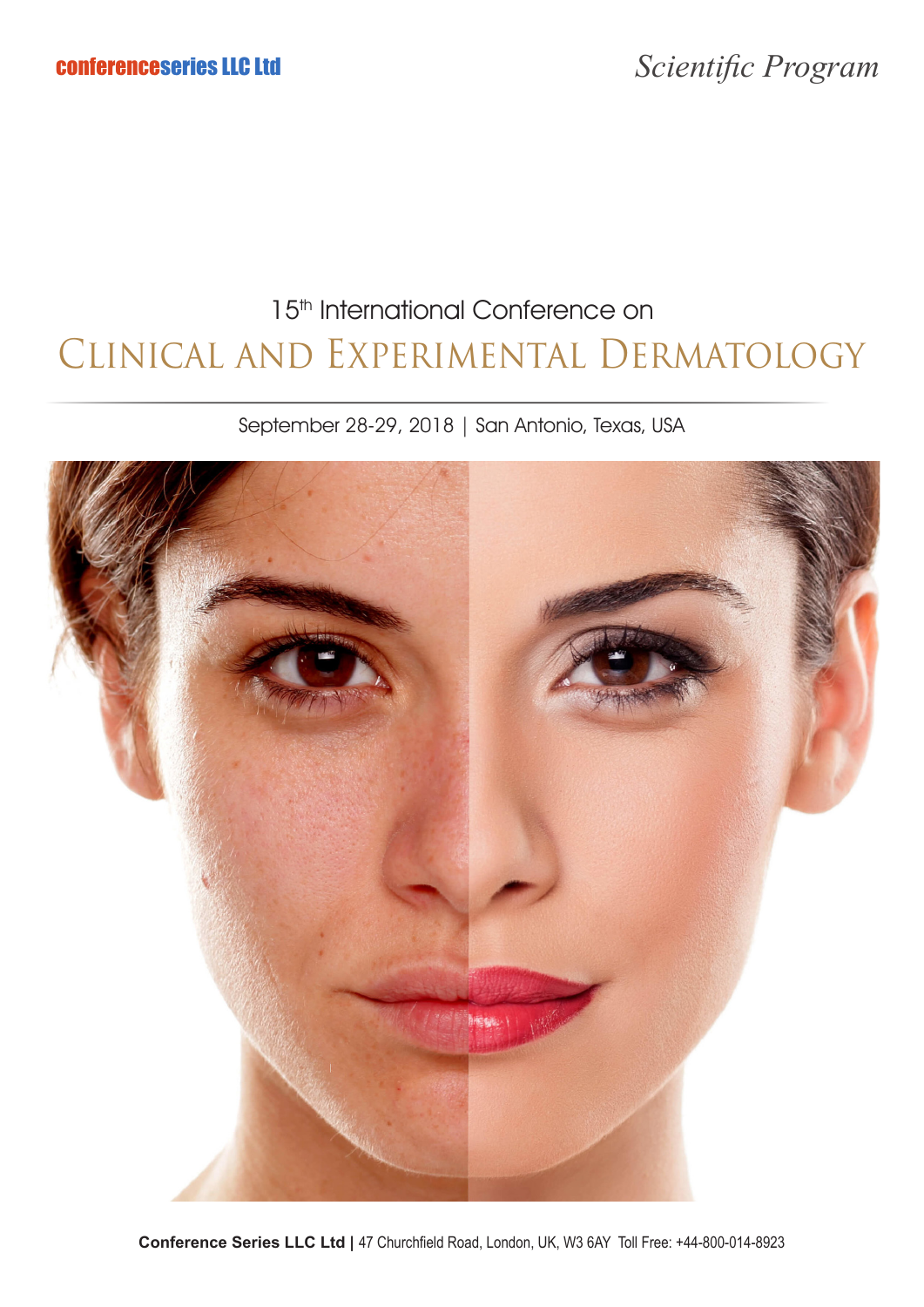## **Day 1 September 28, 2018**

### **Conference Hall: Texas C**

#### **08:30-08:45 Registrations**

### **08:45-09:20 Opening Ceremony**

| <b>Keynote Forum</b>                                                                                                                                   |                                                                                                                                                                                                                                  |  |
|--------------------------------------------------------------------------------------------------------------------------------------------------------|----------------------------------------------------------------------------------------------------------------------------------------------------------------------------------------------------------------------------------|--|
|                                                                                                                                                        | 09:20-10:00 Title: Histopathological spectrum of basal cell carcinoma- 7 years study<br>Somil Singhal, Maharaja Agresen Medical University, India                                                                                |  |
| <b>Panel Discussion</b>                                                                                                                                |                                                                                                                                                                                                                                  |  |
|                                                                                                                                                        | Networking and Refreshment Break 10:00-10:20 @ Foyer                                                                                                                                                                             |  |
|                                                                                                                                                        | Workshop                                                                                                                                                                                                                         |  |
| 10:20-11:20                                                                                                                                            | Title: The visualization of hair follicles by means of ultrasound scanner and<br>Follicoscope(using 640nm red visible with polarized light Filter) to reduce damage for<br>hair follicles during FUE(follicular unit extraction) |  |
|                                                                                                                                                        | <b>WooKoung Lee, Root Hair Transplantation Center, South Korea</b>                                                                                                                                                               |  |
| Sessions: Common Skin Problems   Drugs, Therapies and their Side Effects   Skin Cancer   Medical<br><b>Treatments- Emerging &amp; Future Therapies</b> |                                                                                                                                                                                                                                  |  |
|                                                                                                                                                        | Session Chair: Daniel De Rossi Fattaccioli, Peru Dermatology Society, Peru                                                                                                                                                       |  |
| 11:20-11:50                                                                                                                                            | Title: Understanding Q hypotheses for developing topical generic drugs                                                                                                                                                           |  |
|                                                                                                                                                        | Hima Bindu Gottam, TOLMAR Inc, USA                                                                                                                                                                                               |  |
| 11:50-12:10                                                                                                                                            | Title: Thalidomide induced thrombocytopenia in a case of chronic cutaneous lupus<br>erythematosus(CCLE)                                                                                                                          |  |
|                                                                                                                                                        | Ruchi Shah, Baroda Medical College, India                                                                                                                                                                                        |  |
|                                                                                                                                                        | <b>Video Presentations</b>                                                                                                                                                                                                       |  |
| 12:10-12:50                                                                                                                                            | Title: The skin microbiome and topical probiotic treatment strategies                                                                                                                                                            |  |
|                                                                                                                                                        | Trevor Steyn, Esse Skincare, South Africa                                                                                                                                                                                        |  |
|                                                                                                                                                        | Panel Discussion 12:50-13:00                                                                                                                                                                                                     |  |
|                                                                                                                                                        | Lunch Break 13:00-13:40 @ Rio Grande                                                                                                                                                                                             |  |
| 13:40-14:10                                                                                                                                            | Title: Dermoscopy of congenital dermatoses in pediatric age group- An observational<br>study                                                                                                                                     |  |
|                                                                                                                                                        | Prachi Chetankumar Gajjar, Government Medical College, India                                                                                                                                                                     |  |
| Workshop                                                                                                                                               |                                                                                                                                                                                                                                  |  |
| 14:10-15:10                                                                                                                                            | Title: Histological comparaison between deep -depth chemical peelings phenol croton<br>(using HEAT like a new penetration factor) and laser CO <sub>2</sub> -Erbium-Nd Yag                                                       |  |
|                                                                                                                                                        | Daniel De Rossi Fattaccioli, Peru Dermatology Society, Peru                                                                                                                                                                      |  |
|                                                                                                                                                        | Panel Discussion 15:10-15:20                                                                                                                                                                                                     |  |
|                                                                                                                                                        | Networking and Refreshment Break 15:20-15:50 @ Foyer                                                                                                                                                                             |  |
|                                                                                                                                                        | <b>End of Day 1</b>                                                                                                                                                                                                              |  |